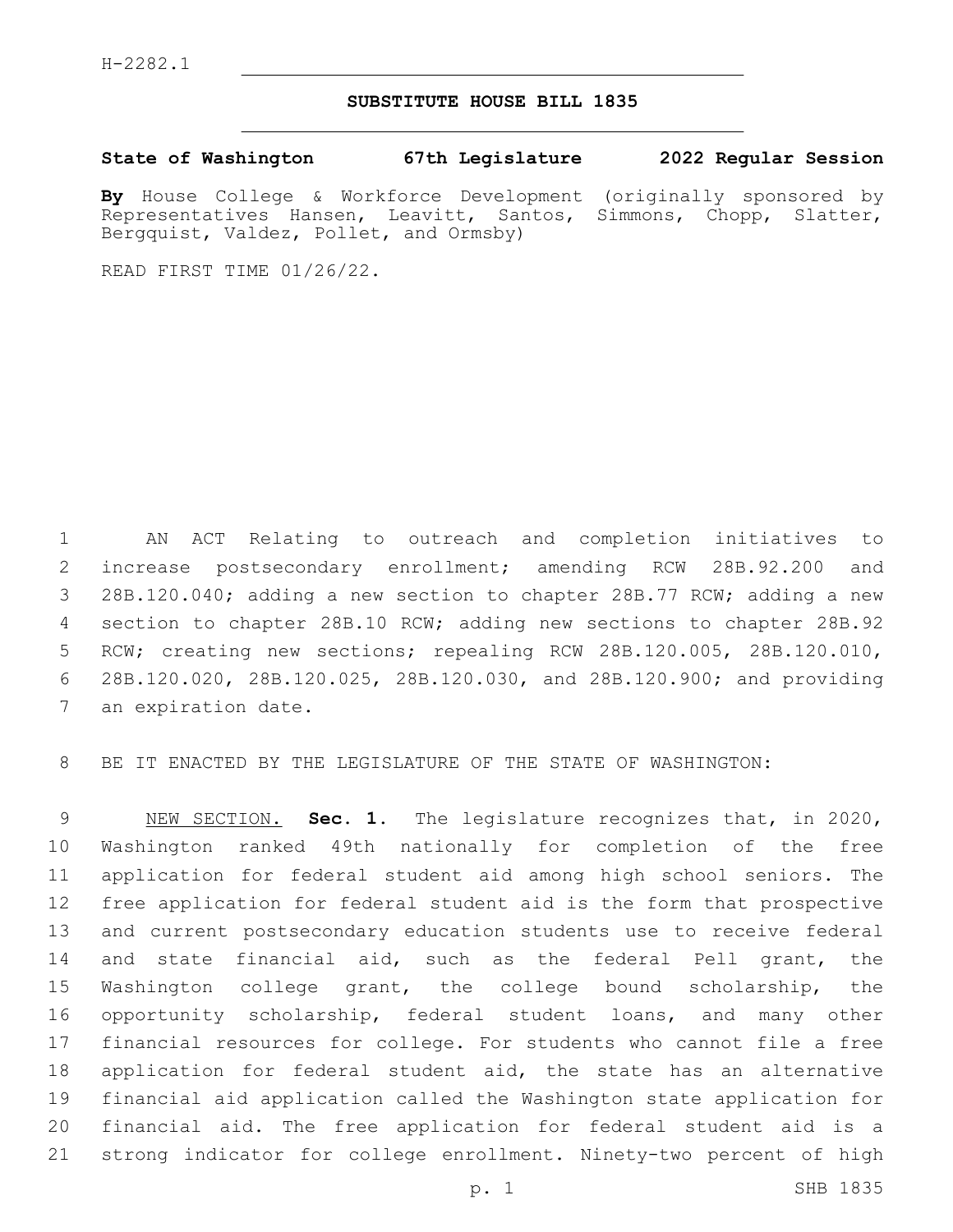school seniors who completed the free application for federal student aid enrolled in a postsecondary institution by the November following graduation versus 51 percent of students who did not complete a free application for federal student aid. In addition, the legislature recognizes that the pandemic has exacerbated equity gaps in college access as colleges and universities are experiencing decreases in enrollments among low-income students, despite having one of the largest and most generous need-based financial aid programs in the country. The legislature recognizes that the Washington college grant program established in chapter 28B.92 RCW, which education trust called "the most equity-focused free college program in the country" is a critical tool to address these equity gaps and help students enter college and apprenticeships. Therefore, it is the legislature's intent to establish an outreach initiative for the Washington college grant and an outreach and completion initiative for the free application for federal student aid and Washington state application 17 for financial aid to help students succeed.

 NEW SECTION. **Sec. 2.** A new section is added to chapter 28B.77 19 RCW to read as follows:

 Subject to availability of amounts appropriated for this specific purpose, the student achievement council shall conduct a statewide marketing campaign to increase awareness of the Washington college grant program established in chapter 28B.92 RCW. The student achievement council shall issue a request for proposal for hiring a marketing firm that will produce high quality advertisements to promote the state's largest financial aid program. Advertisements should be marketed towards potential postsecondary students and their parents with the goal of increasing awareness of the Washington college grant program to further the state's educational attainment goals. The advertisements may include television commercials, billboards, advertisements on public transit, paid internet search 32 advertisements, and social media marketing.

 NEW SECTION. **Sec. 3.** A new section is added to chapter 28B.10 34 RCW to read as follows:

 Subject to availability of amounts appropriated for this specific purpose, the institutions of higher education shall develop and administer a free application for federal student aid and Washington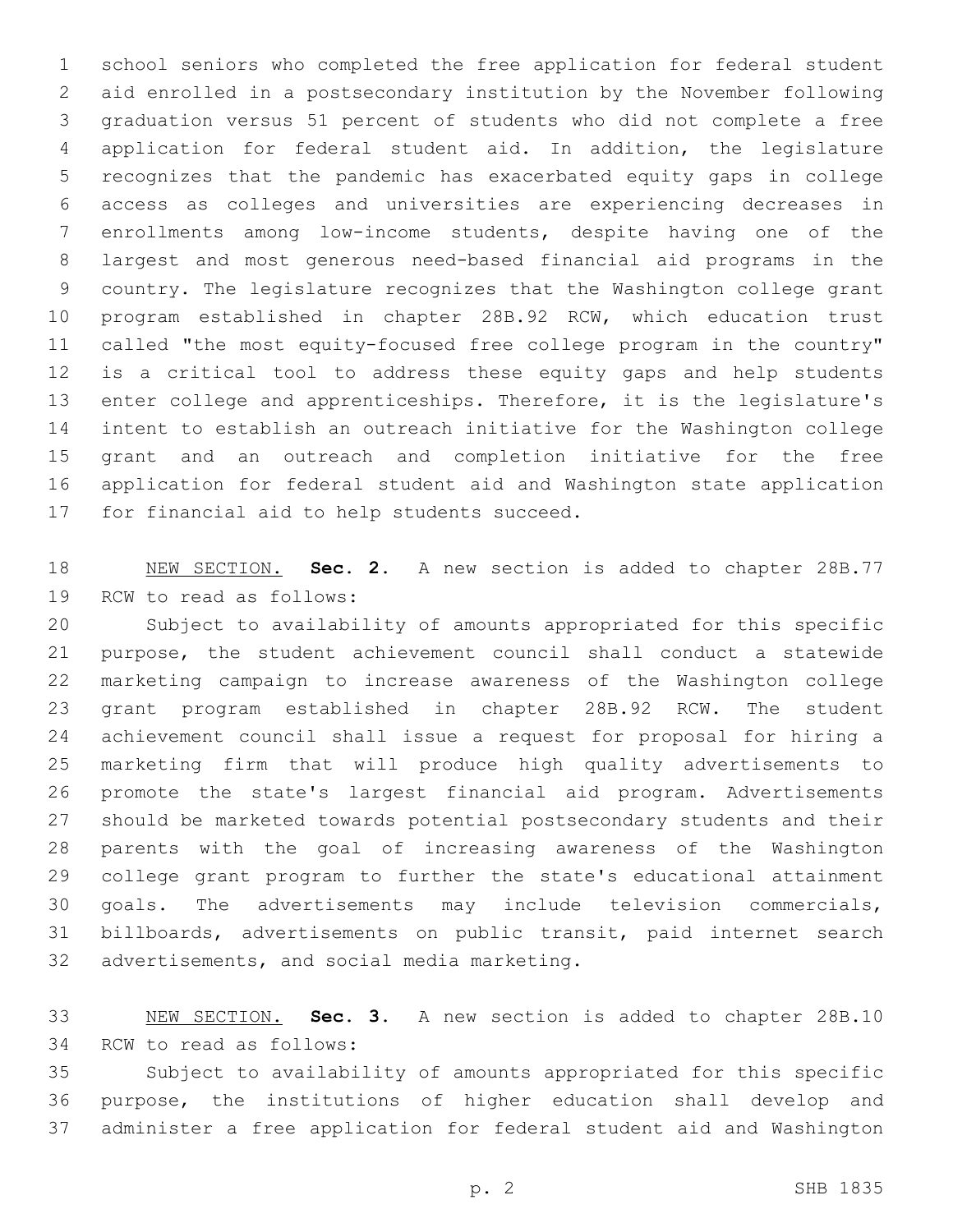state application for financial aid outreach and completion 2 initiative.

 (1) The institutions of higher education shall employ outreach specialists to work directly with high schools. The outreach specialists shall make significant contact with high school students and their families for the purpose of increasing high school student free application for federal student aid and Washington state application for financial aid completion rates. It is the legislature's intent that the outreach specialists be employed at a ratio of one to 600 high school seniors, with 60 percent of the outreach specialists employed by community and technical colleges and 40 percent employed by the public four-year institutions of higher education. The outreach specialists shall use the free application for federal student aid and Washington state application for financial aid data maintained by the student achievement council to conduct targeted outreach and free application for federal student aid and Washington state application for financial aid completion 18 assistance to high school seniors. The outreach specialists shall also provide information on how to access private scholarships. The outreach specialists shall conduct other outreach as appropriate, including virtual or in-person presentations with students and families, announcements on school intercoms and social media channels, outreach to recent high school graduates as peer messengers, and events at school college or career fairs.

 (2) The institutions of higher education shall report to the appropriate committees of the legislature in accordance with RCW 43.01.036 by December 1, 2023, on the free application for federal student aid and Washington state application for financial aid outreach and completion initiative. The report must include details on how the institutions of higher education used the funding and how the initiatives worked to increase free application for federal student aid and Washington state application for financial aid completion rates. The report must also include before and after free application for federal student aid and Washington state application for financial aid completion data and specific details about the number of high school students assisted in completing the free application for federal student aid and Washington state application 38 for financial aid.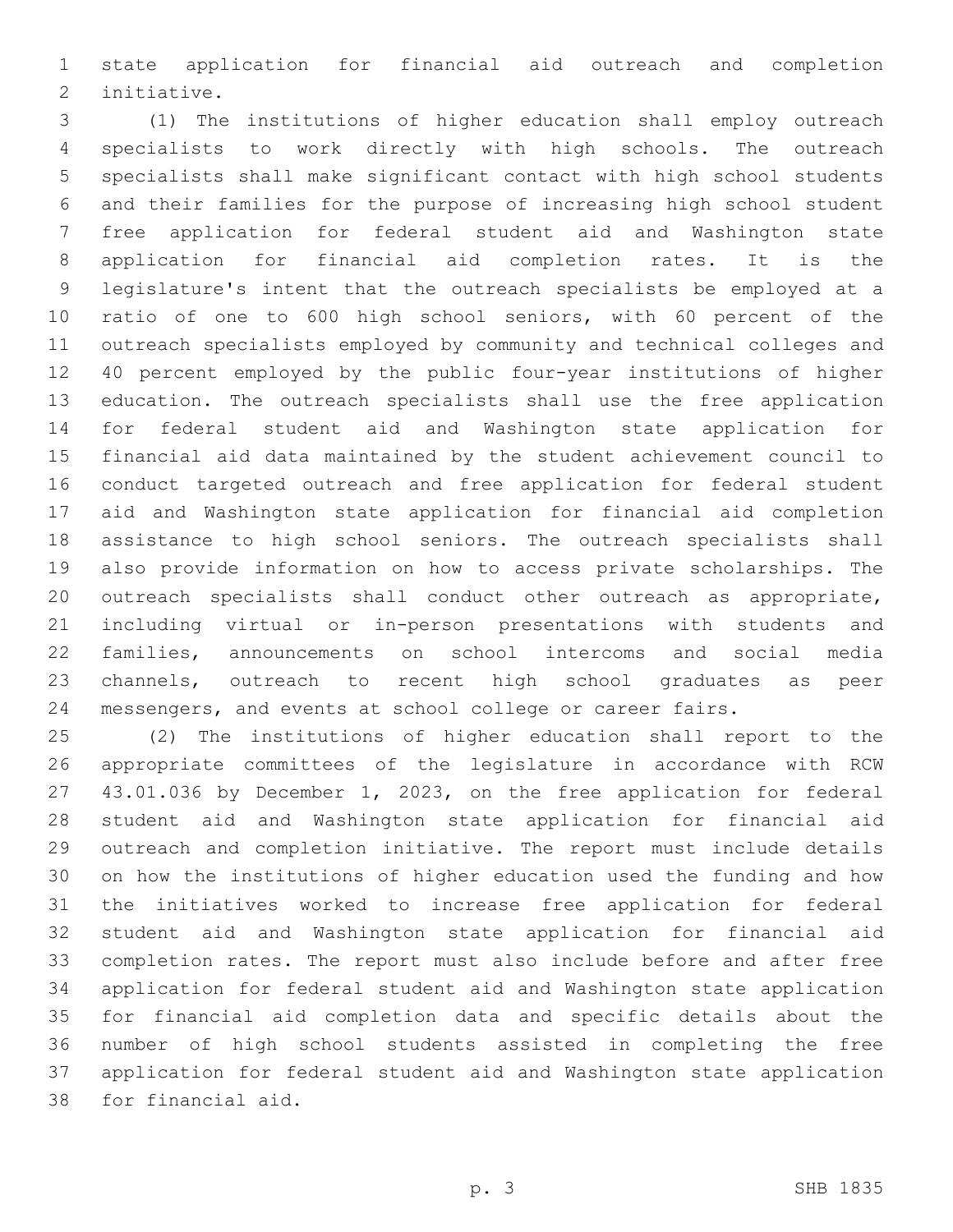NEW SECTION. **Sec. 4.** (1) Subject to availability of amounts appropriated for this specific purpose, the state library shall administer a grant pilot program and distribute grants to local public libraries to conduct outreach to their communities with the purpose of increasing free application for federal student aid and Washington state application for financial aid completion rates.

 (2) The state library shall, as a condition of the grant pilot program, require local public libraries to partner with community- based organizations including, where appropriate, organizations with proven track records of working with historically underrepresented populations, to implement a community grant pilot program to increase free application for federal student aid and Washington state application for financial aid completion. The organization or 14 organizations selected shall:

 (a) Be embedded in their respective community and have a strong 16 foundation of trust among members of the community; and

 (b) Be committed to working directly with individual members of their community to assist with one-on-one free application for federal student aid and Washington state application for financial aid completion and to provide information on how to access private 21 scholarships.

 (3) The state library shall report back to the appropriate committees of the legislature in accordance with RCW 43.01.036 by December 1, 2023, on the progress of the library outreach pilot project to boost free application for federal student aid and Washington state application for financial aid completion rates. The report must include the specific number of students that were 28 assisted through the grant pilot program.

29 (4) This section expires July 1, 2024.

 **Sec. 5.** RCW 28B.92.200 and 2019 c 406 s 19 are each amended to 31 read as follows:

 (1) The Washington college grant program is created to provide a statewide free college program for eligible participants and greater access to postsecondary education for Washington residents. The Washington college grant program is intended to increase the number of high school graduates and adults that can attain a postsecondary credential and provide them with the qualifications needed to compete 38 for job opportunities in Washington.

p. 4 SHB 1835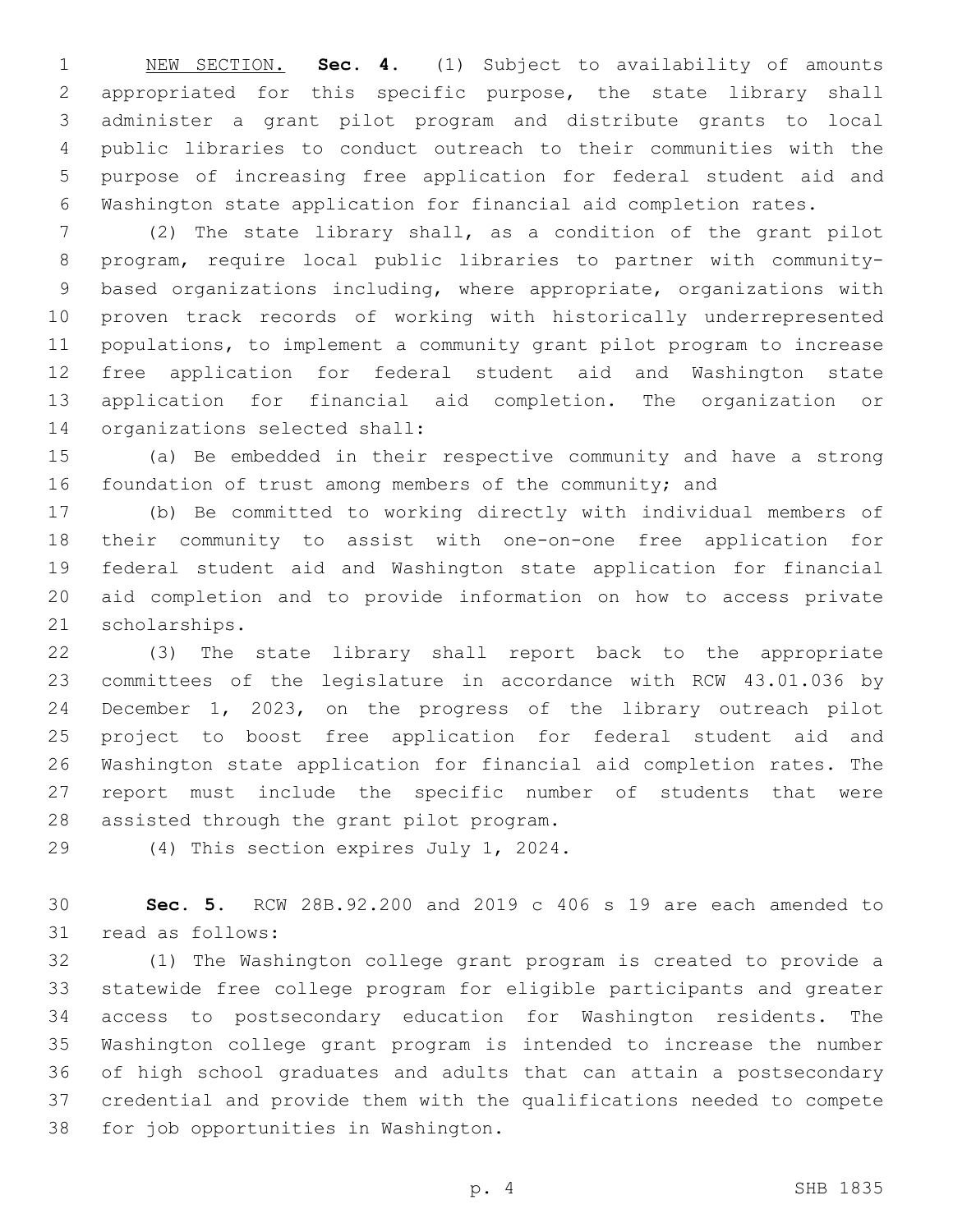(2) The office shall implement and administer the Washington college grant program and is authorized to establish rules necessary 3 for implementation of the program.

 (3) The legislature shall appropriate funding for the Washington college grant program. Allocations must be made on the basis of estimated eligible participants enrolled in eligible institutions of higher education or apprenticeship programs. All eligible students are entitled to a Washington college grant beginning in academic year  $2020 - 21$ .

 (4) The office shall award Washington college grants to all eligible students beginning in academic year 2020-21.

 (5) To be eligible for the Washington college grant, students 13 must meet the following requirements:

14 (a)(i) Demonstrate financial need under RCW 28B.92.205;

(ii) Receive one of the following types of public assistance:

 (A) Temporary assistance for needy families under chapter 74.08 RCW;

 (B) Aged, blind, or disabled assistance benefits under chapter 74.62 RCW; or

(C) Refugee cash assistance; or

 (iii) Be a Washington high school student in the 10th, 11th, or 12th grade whose parent or legal guardian is receiving one of the 23 types of public assistance listed in (a)(ii) of this subsection and have received a certificate confirming eligibility from the office in 25 accordance with section 6 of this act;

 (b)(i) Be enrolled or accepted for enrollment for at least three quarter credits or the equivalent semester credits at an institution of higher education in Washington as defined in RCW 28B.92.030; or

 (ii) Be enrolled in a registered apprenticeship program approved 30 under chapter 49.04 RCW;

 (c) Be a resident student as defined in RCW 28B.15.012(2) (a) 32 through  $(e)$ ;

 (d) File an annual application for financial aid as approved by 34 the office; and

 (e) Must not have earned a baccalaureate degree or higher from a 36 postsecondary institution.

 (6) Washington college grant eligibility may not extend beyond five years or one hundred twenty-five percent of the published length of the program in which the student is enrolled or the credit or 40 clock-hour equivalent.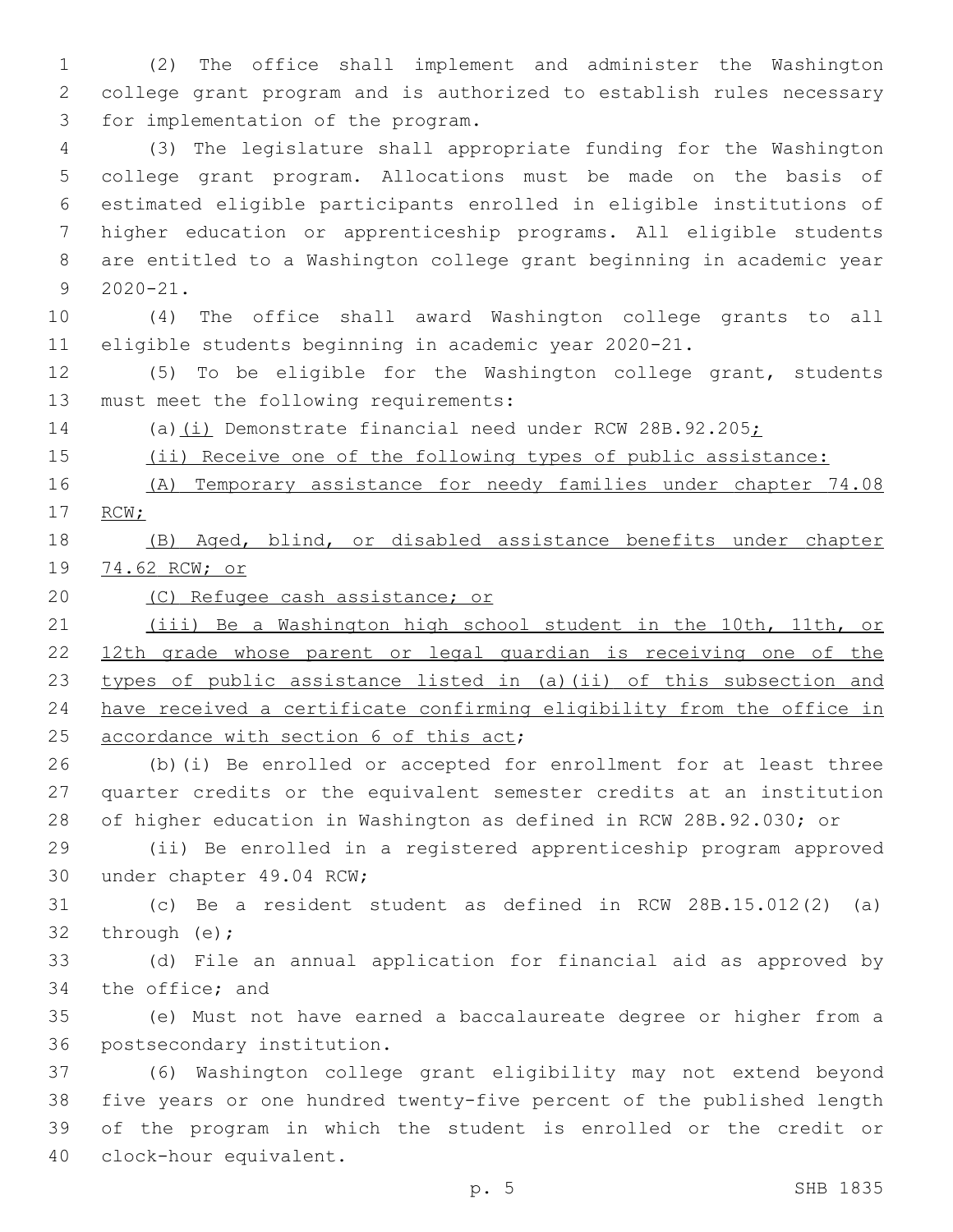(7) Institutional aid administrators shall determine whether a student eligible for the Washington college grant in a given academic year may remain eligible for the ensuing year if the student's family 4 income increases by no more than three percent.

 (8) Qualifications for receipt and renewal include maintaining satisfactory academic progress toward completion of an eligible program as determined by the office and established in rule.

 (9) Should a recipient terminate his or her enrollment for any reason during the academic year, the unused portion of the grant shall be returned to the state educational grant fund by the institution of higher education according to the institution of higher education's policy for issuing refunds, except as provided in 13 RCW 28B.92.070.

 (10) An eligible student enrolled on a part-time basis shall receive a prorated portion of the Washington college grant for any academic period in which he or she is enrolled on a part-time basis.

 (11) The Washington college grant is intended to be used to meet the costs of postsecondary education for students with financial need. The student shall be awarded all need-based financial aid for which the student qualifies as determined by the institution.

 (12) Students and participating institutions of higher education shall comply with all the rules adopted by the council for the 23 administration of this chapter.

 NEW SECTION. **Sec. 6.** A new section is added to chapter 28B.92 25 RCW to read as follows:

 (1) The office shall enter into a data-sharing agreement with the department of social and health services to facilitate the sharing of individual-level data. The department of social and health services shall send the office a list of all individuals receiving benefits under the public assistance programs listed under RCW 28B.92.200(5) on at least an annual basis. The office shall use the list to confirm students' eligibility for the Washington college grant program, without requiring the student to fill out a separate financial aid form.34

 (2) For high school students in 10th, 11th, and 12th grades whose families are receiving benefits under one of the public assistance programs listed under RCW 28B.92.200(5), the office shall issue a certificate to the student that validates the student's financial need eligibility for the Washington college grant program. The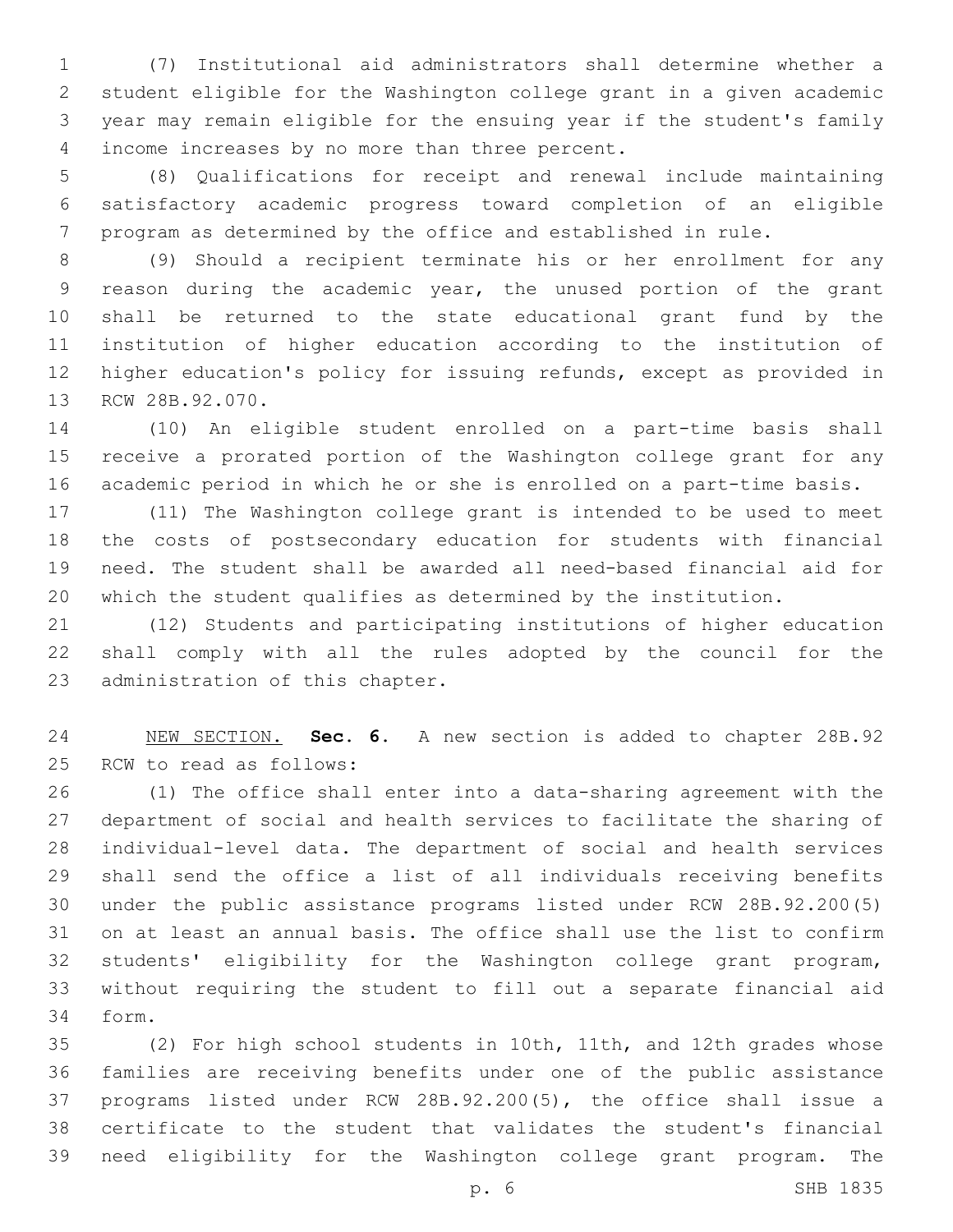certificate is good for one year after high school graduation and may be used upon enrollment in an eligible institution of higher education, provided the student meets the other Washington college grant eligibility requirements. The office shall track and maintain records of students who were issued certificates under this section in order to confirm a student's financial need eligibility with an institution of higher education. A student does not need to produce the certificate to receive the Washington college grant.

 NEW SECTION. **Sec. 7.** A new section is added to chapter 28B.92 10 RCW to read as follows:

 Institutions of higher education authorized to participate in the Washington college grant program shall enter into data-sharing agreements with the office to facilitate the sharing of contact information of individuals who qualify for the Washington college grant through a public assistance program. The institutions of higher education shall use this information to conduct outreach directly to Washington college grant eligible individuals, such as through mailings that promote attending their specific institution for free 19 with the Washington college grant.

 **Sec. 8.** RCW 28B.120.040 and 2012 c 229 s 575 are each amended to 21 read as follows:

22 The ((student achievement council fund for innovation and 23 <del>quality</del>)) Washington career and college pathways innovation challenge 24 program account is hereby established in the custody of the state treasurer. The student achievement council shall deposit in the fund 26 all moneys received ((under RCW 28B.120.030)) for the Washington career and college pathways innovation challenge program. Moneys in 28 the fund may be spent only for the purposes of ((RCW 28B.120.010 and 28B.120.020)) awarding grants under the Washington career and college pathways innovation challenge program. Disbursements from the fund shall be on the authorization of the student achievement council. The fund is subject to the allotment procedure provided under chapter 43.88 RCW, but no appropriation is required for disbursements.

 NEW SECTION. **Sec. 9.** The following acts or parts of acts are each repealed:

 (1) RCW 28B.120.005 (Findings) and 2010 c 245 s 6, 1999 c 169 s 37 2, & 1991 c 98 s 1;